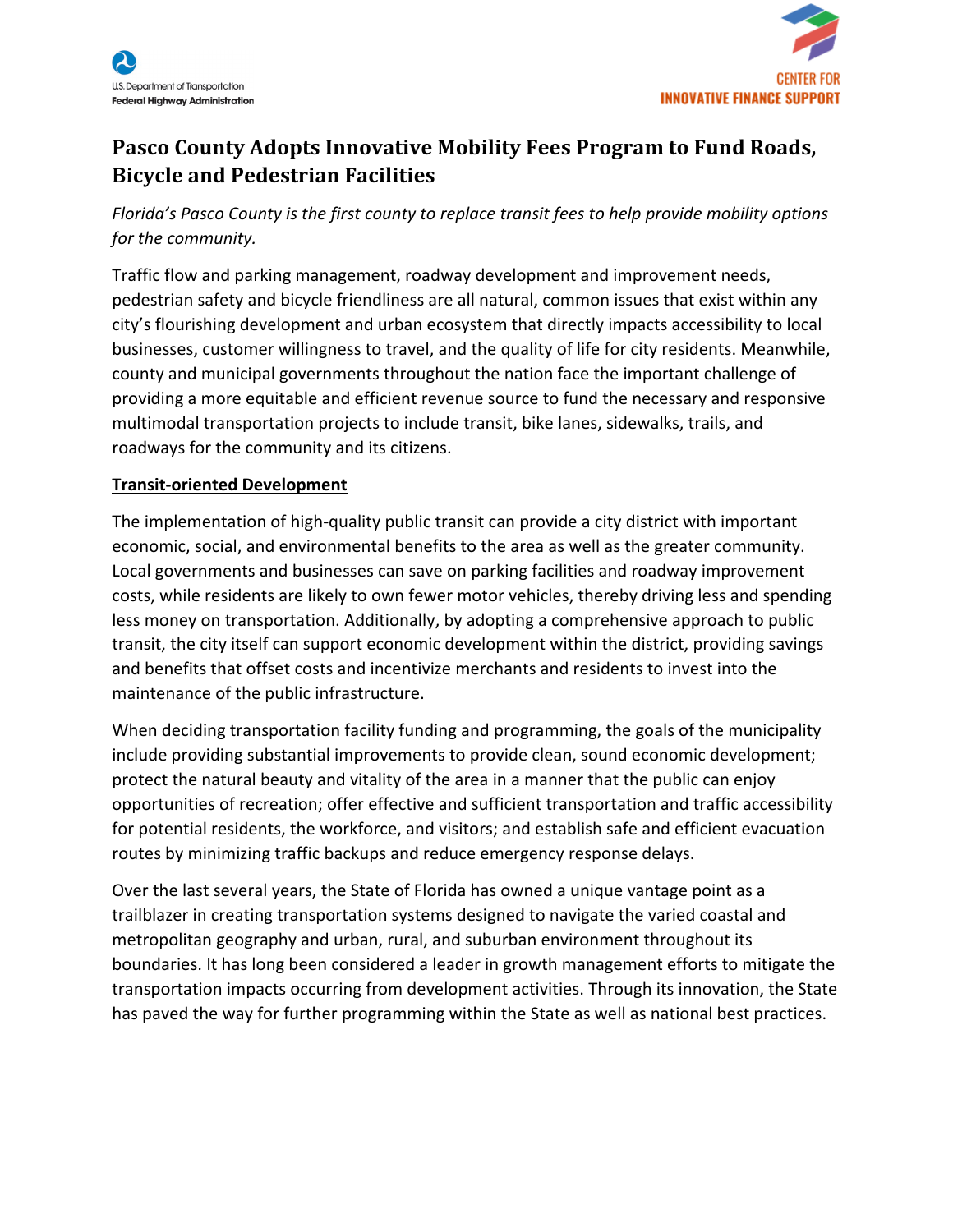



### **Burgeoning Pasco County**

Pasco County (the County) is located on the west central coast of Florida, abutting the Gulf of Mexico. It is part of the greater Tampa-St. Petersburg-Clearwater-Tampa Bay area, and its largest city is New Port Richey. The County is home to CSX Transportation railways; the Pasco County Public Transportation system; as well as the Suncoast Parkway, U.S. 19, U.S. 41, U.S. 98, U.S. 301, and Interstate 75.

With an estimated population of over 583,000, the County has grown over 25 percent since 2010 and is currently the 12th-largest county in Florida. With this incredible expansion and continued population growth, the County has responded with an unprecedented increase in housing, urban development, and construction over recent years.

The Pasco County Metropolitan Planning Organization (MPO) is the lead transportation planning agency in the County, whose primary functions are transportation planning and programming. This includes establishing a continuing, cooperative, and comprehensive transportation planning process for the city to follow. MPO's vision is to optimize an ecosystem that encourages economic development, transit-oriented and traditional neighborhood center development, and development within the County's designated urban market areas along the U.S. 19 and Florida State Road 54/56 corridors.

### **Pasco County's Innovative Mobility Fee Program**

Throughout Florida, several municipalities have established unique and creative approaches to optimizing and funding public transit, tailored to serving the specific needs of their civic stakeholders. The County envisioned a program that would leverage strategies to help fund multiple modes of travel and encourage urban, economic, transit-oriented, and traditional neighborhood development.

The County outlined a progressive mobility fee program to supplant the previous transit fee model. The advantages of mobility fees include:

- More flexibility in the use of collected funds
- Application to compact, mixed-use, and energy-efficient development
- Shared by range of stakeholders and constituencies
- Lowers rates for office, industrial, hotel, transit-oriented, and traditional neighborhood development
- Ensures greater reliance on alternative modes of transportation
- Supports job creation and new housing development
- Allows for cooperative contributions from various stakeholders
- Does not depend on tax increases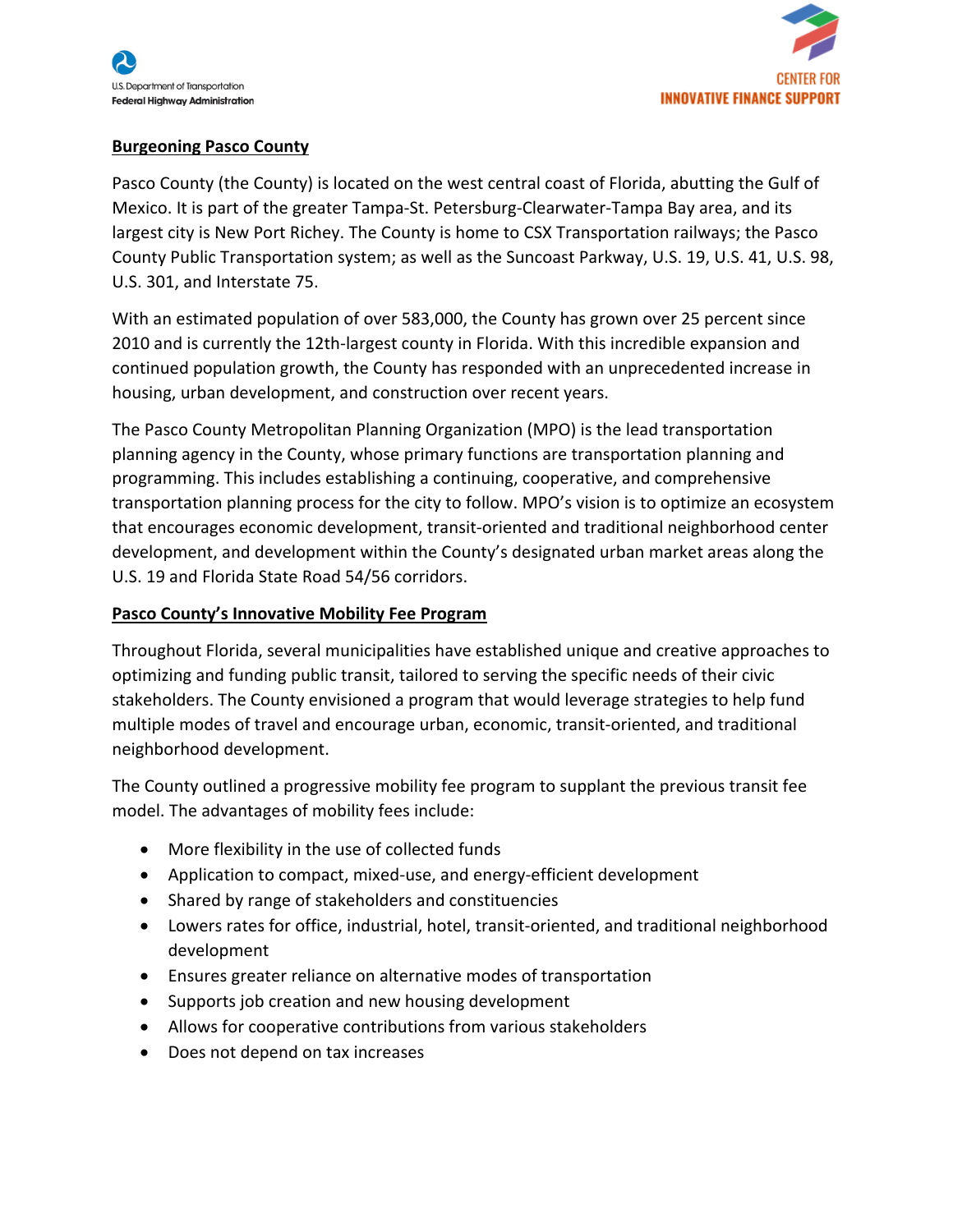



Through a one-time capital charge, the program would recover a proportionate cost of transportation improvements needed to serve the demand generated by new construction projects. It also aimed to pay for the impacts and promotion of new transportation infrastructure and improve the overall economic development within the district. An additional latent function of the mobility fee program is the successful creation of new jobs throughout the County, which at the time of inception had one of the highest unemployment rates in the region.

#### **History of Mobility Fees**

In July of 2011, the Board of County Commissioners (BCC) approved and passed Ordinance no. 11-08, the Mobility Fee Ordinance—the program replaced the County's 2007 transportation impact fee and was used for the costs of roads, mass transit, and bicycle and pedestrian facilities. The BCC determined and recognized through adoption of the County's Comprehensive Plan that the growth rate experienced by the County would necessitate extensive, major transportation network improvements and make it necessary to regulate development activity generating new travel demands to maintain an acceptable level of transportation system capacity and quality of life in the County. To finance the necessary new capital improvements and regulate travel generation levels, several combined methods of financing would be necessary; one of which would require development activity generating new transportation demands to pay a mobility fee which does not exceed a pro rata share of the reasonably anticipated expansion costs of transportation facilities.

The mobility and administration fees were assessed upon the issuance of a building permit for any development and were collected and to be paid prior to the issuance of a Certificate of Occupancy (CO) for the development. When a CO was not required, the fees were to be collected and paid prior to the final site inspection of the development. For example, a permit for a security alarm would not have a CO or have been assessed mobility fees.

#### **Newly Revised Mobility Fee Schedule**

Since its inception in 2012, the mobility fee has been updated at least every three years to ensure its compliance with the local MPO's Long-Range Transportation Plan. It is also designed to reflect the community's evolving needs, aligning with the County's population growth that requires a more sustainable transportation network with different mobility options.

In the most recent update, in October 2021, the County adopted a refreshed mobility fee rate schedule that modified the fees in certain categories and created fees in others. Overall, the updated rate schedule will:

• Continue to advocate for office, industrial and lodging, and redevelopment and infill development in the West Market Area by not charging mobility impact fees in those categories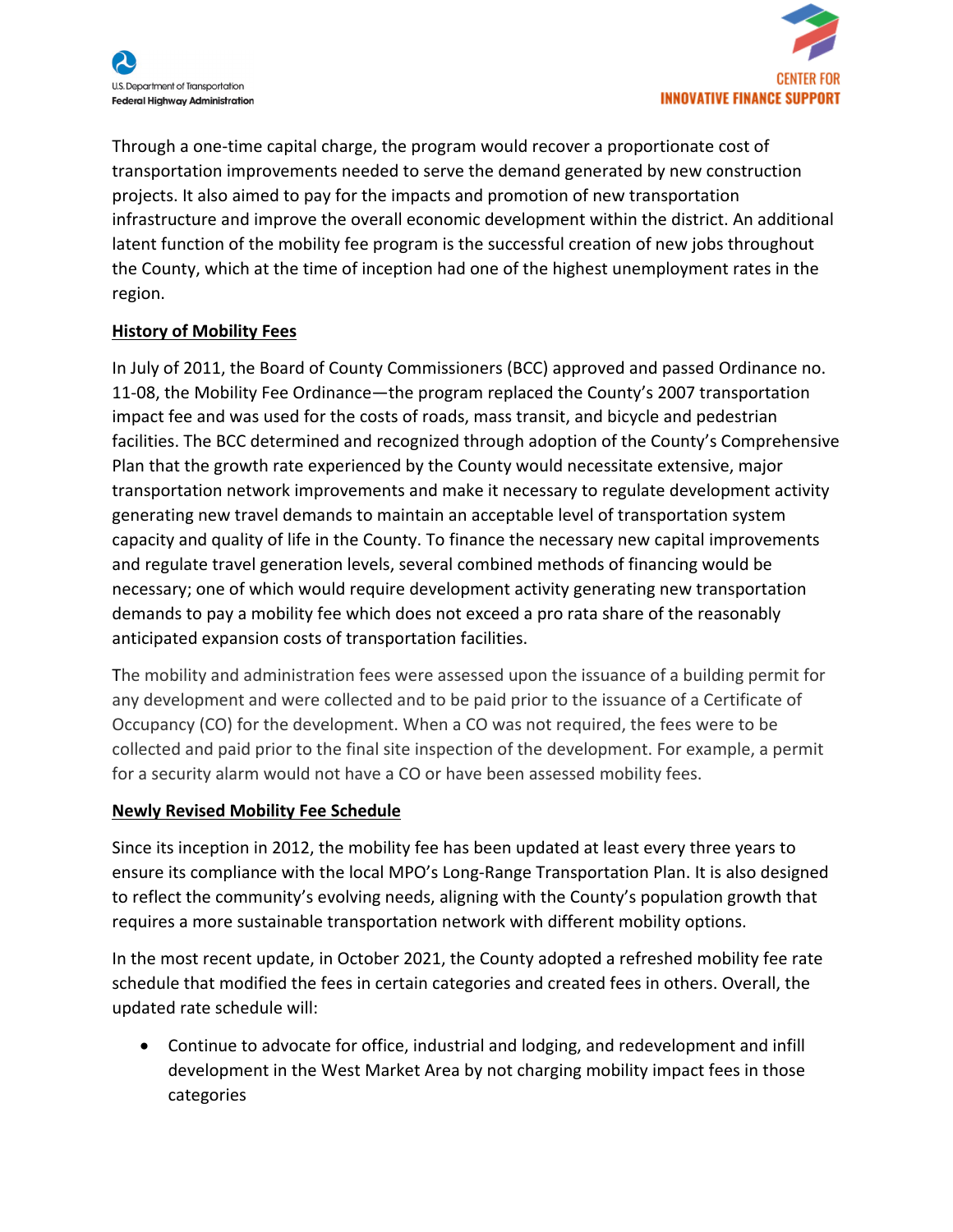



- Increase most retail fees by 50 percent over four years, divided equally by year, due to cost increases and partial or full subsidy removal
- Increase rates for apartments by six percent annually, for a total of 24 percent over four years due to cost increases and full subsidy removal
- Create a new category for locally owned small businesses, with a 50 percent discount on standard fees
- Continue to charge full rates for mini-warehousing and mining
- Increase other fees by approximately three percent annually—or nearly 13 percent over four years—to address cost increases
- Create a reduced rate for accessory dwellings or in-law units

The approved fee increases are meant to keep pace with the overall costs of improvements to the County's mobility system. The Florida Department of Transportation (FDOT) has estimated that improvement costs will increase three percent a year over the next five years.

The new rate schedule was devised through a study completed by an outside consultant. It was proposed by the County's staff and ultimately approved by the Pasco County Commission and will be re-examined when its current three-year lifespan expires.

With its holistic yet progressive framework, the County's mobility fee program was recognized as a model for other communities that struggle with transportation infrastructure needs and growth management, and it received the 2012 Future of the Region award by the Tampa Bay Regional Planning Council. The Future of the Region Awards Program recognizes and honors those significant achievements in the public and private sectors for resource planning management, encouraging future vision and cooperation throughout the greater Tampa Bay community.

# **The Future of Mobility Fees Is Now**

In recent years, Florida has built the foundation for and implementing mobility fee programming. In fact, FDOT issued a comprehensive guidebook on how to use mobility fees to fund transit improvements. Several Florida counties and cities have since introduced mobility fee programs, while several communities across the country have initiated similar programs that adopt mobility fee characteristics.

However, just as no two cities or municipalities are alike, no two mobility fee programs are the same, either: it must reflect the needs, the capabilities, even the charm of the individual locality and its population. Moreover, the program must equally be able to adapt and evolve toward the direction the locality is headed in the future.